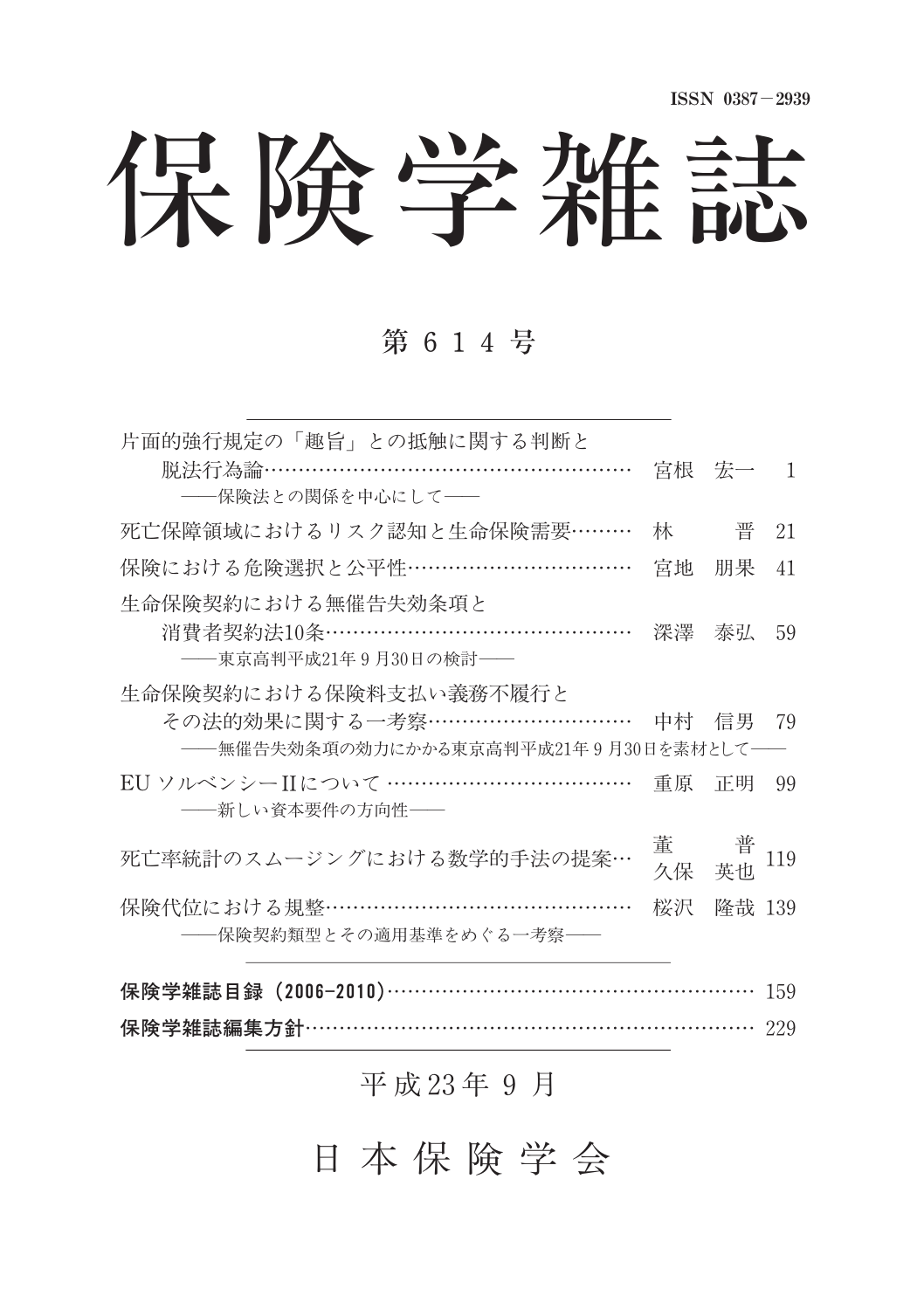### ───【お知らせ】─

日本保険学会のホームページには,保険学雑誌の目次データベースがあ り,著者名,論文名,刊行年月,巻号などを検索することができます。 また,雑誌論文のアブストラクトやキーワードの閲覧,検索も可能です のでご利用ください。

http://wwwsoc.nii.ac.jp/jsis2/magazine/

| 保 険 学 雑 誌                                                                                                                                            |
|------------------------------------------------------------------------------------------------------------------------------------------------------|
| 第 614 号                                                                                                                                              |
| 平成23年9月30日 発行                                                                                                                                        |
| 《非壳品》                                                                                                                                                |
| 編集委員<br>富夫<br>井<br>$\Box$<br>一成<br>一則<br>石<br>H.<br>河本淳孝<br>浜<br>中<br>降<br>山野嘉朗<br>吉澤卓哉<br>編集兼<br>本保険学会<br>日<br>発 行 者<br>न्छ101-8335 東京都千代田区神田淡路町2―9 |
| 公益財団法人捐害保険事業総合研究所内                                                                                                                                   |
| 本保険学会<br>Ħ.<br>発行所                                                                                                                                   |
| ◇ 101-8335 東京都千代田区神田淡路町 2 ─ 9<br>公益財団法人捐害保険事業総合研究所内<br>雷<br>話 $(03)3255 - 5511$<br>振替口座 00160-8-607601                                               |

印刷所 株式会社 松 濤 企 画 〠101-0051 東京都千代田区神田神保町2-445階